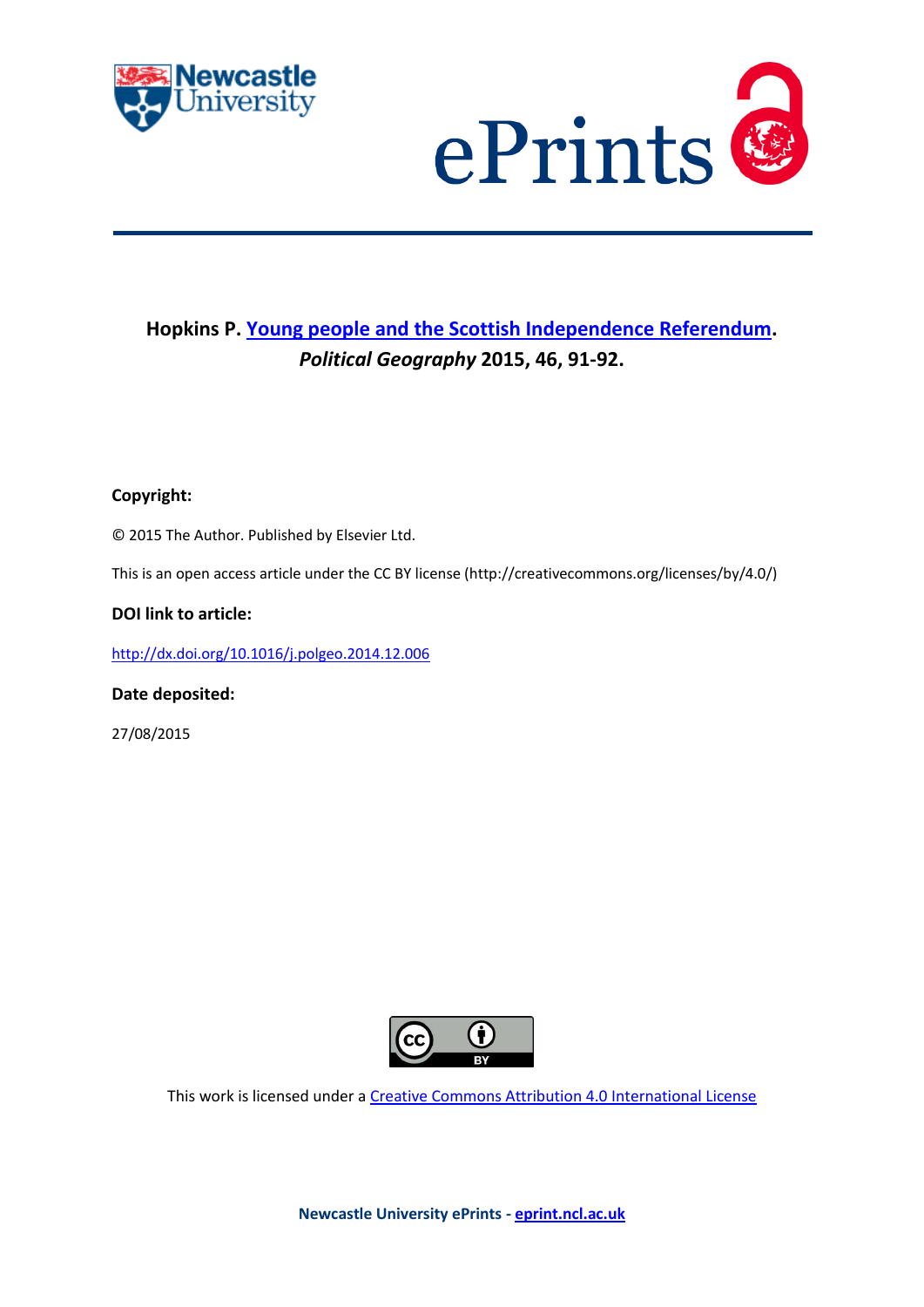[Political Geography 46 \(2015\) 91](http://dx.doi.org/10.1016/j.polgeo.2014.12.006)-[92](http://dx.doi.org/10.1016/j.polgeo.2014.12.006)



Contents lists available at ScienceDirect

Political Geography

journal homepage: [www.elsevier.com/locate/polgeo](http://www.elsevier.com/locate/polgeo)

## Guest Editorial Young people and the Scottish Independence Referendum



Political Geography

.<br>Savo

围

On 18th September 2014, the electorate in Scotland's Independence Referendum were asked the question 'Should Scotland be an independent country?' 55.3% of those who voted answered 'no' to this question; turnout was very high at 84.59%. Around 3% of Scotland's population are aged 16 or 17 and the Referendum was the 'first time that people of that age [took] part in a major public ballot in Scotland' ([Eichorn, 2013](#page-2-0): 3). This therefore seems an appropriate time to (re)consider the place of young people in politics and in political geography.

For over ten years now, a small group of scholars have been emphasising the ways in which young people are a part of, rather than apart from, politics and political geographies (e.g. [Hopkins](#page-2-0)  $\&$ [Alexander, 2010; Kallio](#page-2-0) & Häkli, 2011; Philo & [Smith, 2003](#page-2-0)). This work has drawn attention to a range of issues including: how young Latinos in Salt Lake City raise questions and reframe debates about the politics of immigration ([Cahill, 2010\)](#page-2-0); how discourses of nationalism are reinforced to young people in school classrooms in Argentina and the Falkland Islands [\(Benwell, 2014](#page-2-0)); how young Muslim men engage with political issues (including voting and formal politics) in promoting a sense of belonging in Scotland ([Hopkins, 2007\)](#page-2-0); and how young people engage with citizenship and democracy in the context of the 'Arab Awakening' in the Middle East and North Africa in 2011 ([Staeheli](#page-2-0) & [Nagel, 2012\)](#page-2-0). Work about young people and politics now includes scholarship about formal politics (e.g. voting), research about activism and protest (e.g. [Hopkins](#page-2-0) & [Todd, 2015\)](#page-2-0) as well as concerns about critical geopolitics (e.g. [Benwell](#page-2-0) & Hopkins, 2015; Hörschelmann, 2008) and transnational citizenship [\(H](#page-2-0)ö[rschelmann](#page-2-0)  $\&$  [El Rafaie, 2014\)](#page-2-0). Furthermore, such issues are also generating interest amongst political scientists (e.g. [Sloam, 2012](#page-2-0)).

In one sense then, there is plenty of work about young people, politics and political geography; reminding political geographers (yet again), that young people are active political agents  $-$  who engage with and respond to political issues in a whole host of interesting and creative ways  $-$  feels rather repetitive of the key arguments contained in the rich vein of scholarship that is summarised above. However, the opening up of the vote to 16 and 17 year olds provides a useful opportunity to revisit the topic of young people's political geographies and to consider what difference the inclusion of young people in the Referendum makes to Scottish politics and to debates about political engagement and participation. I now reflect on the extension of the franchise in the Scottish Independence Referendum to include 16 and 17 year olds, and raise questions about the impact of this significant political change for how we conceive of, and understand, political geography.

In early 2012, a public consultation was launched by the Scottish Government about the Referendum [\(SPICe, 2013\)](#page-2-0). 30,219 responses were submitted and one of the key questions in the consultation (question 7) focused on the extension of the franchise to include 16 and 17 year olds. 24,777 respondents commented specifically on this issue, with 56% generally agreeing with the proposal. For those in support of this move, they made reference to the fact that young people are allowed to marry, work (and therefore pay tax), and join the army at 16 (and so should be entitled to vote). Others who submitted a response to the consultation argued that young people should be able to vote as they are the future of Scotland and some suggested that extending the franchise may encourage young people to become more engaged with political issues and in the political process. However, those who opposed this move were suspicious that is was motivated by the Scottish National Party (SNP) government's view that the young were more likely to vote for independence. Some queried the maturity of young people to participate in the Referendum (and suggested they would be easily influenced by friends, family members and school teachers). Some respondents also pointed out that 16 and 17 year olds are not legally permitted to purchase alcohol or cigarettes, so questioned why they should be given the vote. 11 organisations that work with, or are run by, young people also responded and 10 of these supported the move to include  $16-17$  year olds. The eleventh expressed mixed views. The SNP, Scottish Liberal Democrats and Scottish Green Party all agreed with lowering the voting age to include 16 and 17 year olds ([Griesbach, Robertson,](#page-2-0) [Waterton,](#page-2-0) & [Birch, 2012\)](#page-2-0).

Those opposed to the inclusion of 16 and 17 year olds often assume that young people are disinterested in, and disengaged from, politics. However, based upon telephone survey research, [Eichorn](#page-2-0) [\(2013:](#page-2-0) 1) notes that 'young people in Scotland do not appear to be any less interested in politics than the overall population, though they are much less likely to identify with a political party'. An additional concern expressed by those opposing the inclusion of 16 and 17 year olds focused on the likelihood that young people's views would be too easily shaped by their parents, teachers or peers ([Griesbach et al., 2012\)](#page-2-0). [Eichorn \(2014\)](#page-2-0) was able to interview young people in addition to consulting their parents about their voting intentions and found that 44% of the young people were planning on voting differently from their parents, although parents clearly have some influence in terms of political socialisation. However, this raises important  $-$  as yet unanswered questions  $-$  about the role of the family, peer group and others  $-$  in shaping the political views and voting practices of young people. Political scientists have been debating the influence that the age profile of the electorate has on the outcome of elections (e.g. [Berry, 2014; Davidson,](#page-2-0) [2014\)](#page-2-0), drawing upon debates about intergenerational relations. Political geographers could usefully therefore engage with debates about relational geographies of age and intergenerationality

0962-6298/© 2015 The Author. Published by Elsevier Ltd. This is an open access article under the CC BY license ([http://creativecommons.org/licenses/by/4.0/\)](http://creativecommons.org/licenses/by/4.�0/).